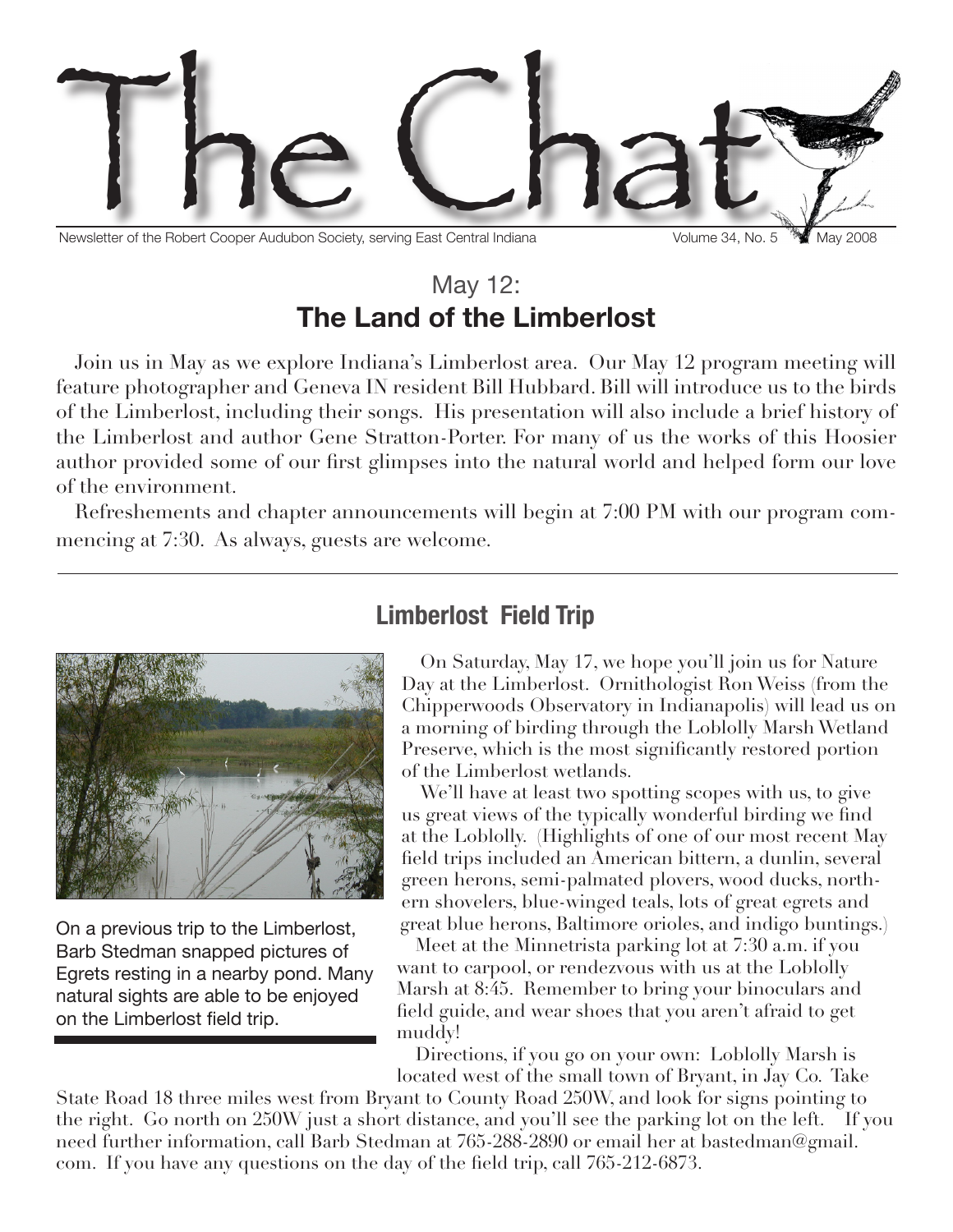# The American Redstart: May Bird of the Month

*American Redstart: Setophaga ruticilla* By Helen Twibell



The American redstart, a warbler, is one of those birds that either you see it or you don't. It seems not to afford even a glimpse of

its unique beauty at our own feeders in our own back yards, at least not at my place. It is one of the most numerous warblers in N. America, because its favored habitat, second-growth woodland, covers such extensive areas of the continent. Despite the fact that the species is described as being numerous, its time spent in southern Canada and the eastern U.S.A. for breeding purposes is a short time span, considering the fact that the greatest number migrate here from the West Indies, Central America and northern S. America to be present by April--mostly May. The migration back to the neo-tropics may begin in July and peaks in September, and as many of the males are polygamous and start a second brood in a new territory as soon as the first female begins incubating the clutch, it would seem there would be little time to wander from the chosen nesting area, except during spring and fall

migration. Authors agree that Indiana is blessed with the presence of the American redstart in all parts of the state, but say that it is found in a great many locations, predominantly in the north in such places as Tippecanoe County, Kosiusko County, Kankakee Fish and Wildlife Area, Pine Hills Nature Preserve and Shades State Park.

The American redstart is, in appearance, rather like the Baltimore oriole, but on a much smaller scale. The redstart male is a small songbird, being four to five inches in length with a black hood, back, wings, tail and chest. The chest has orange on the sides, in the wings and in sides and base of the tail. Its belly is white. The female has a light gray head, gray to light green back and yellow patches on the side of the breast with yellow patches in the wings and a yellow base of the outer tail feathers. An appropriate nickname might be "little fantail" or "red tail". The redstart is also known as the butterfly of the bird world because of its quick flutter motions and bright orange wings and tail. The bird also feeds on insects caught by fly catching , or dropping down suddenly in pursuit of a flying insect, then fanning its tail from side to side. The redstart is often

found near openings, like trails, or swampy spots. The song is thin and not very loud with a high-pitched sibilant quality. It sounds something like: wee-see, wee-see, or more characteristically tsee, tsee, tsway. The nest is a round cup-like structure made of bark shreds and grass, bound with plant fibers and spider webs. The lining is of fine grass, rootlets and hair and holds up to five eggs.

This New World warbler got its name from early settlers who remembered a similar looking bird-----a thrush-----from back home in Europe or England. We can see from this that the American redstart is not particularly related to the painted redstart and other redstart warblers of the neo-tropics or those of the Old World. It is interesting to know that it derives its name from the male's red tail, 'start' being an old word for tail.

The migration of the American redstart is almost always at night. This might account for collisions with TV towers which is a migration hazard. This may help account for the somewhat declining population, along with some forestry management factors. However, the conservation rating of the American redstart is now at 'the least concern' level.

#### IAS Big May Bird Count

The Indiana Audubon Society Big May Day Count will be conducted on Saturday, May 10, 2008. The IAS BMDBC is always held on the second Saturday in May which is also International Migratory Bird Day. The count is statewide on a county-by-county basis. Participants may count both in the field and at feeders.

If you are interested in participating in Delaware County, please contact county coordinator, Bill Grummer, at billcarolee@comcast.net or 765.254.1943 by May 5.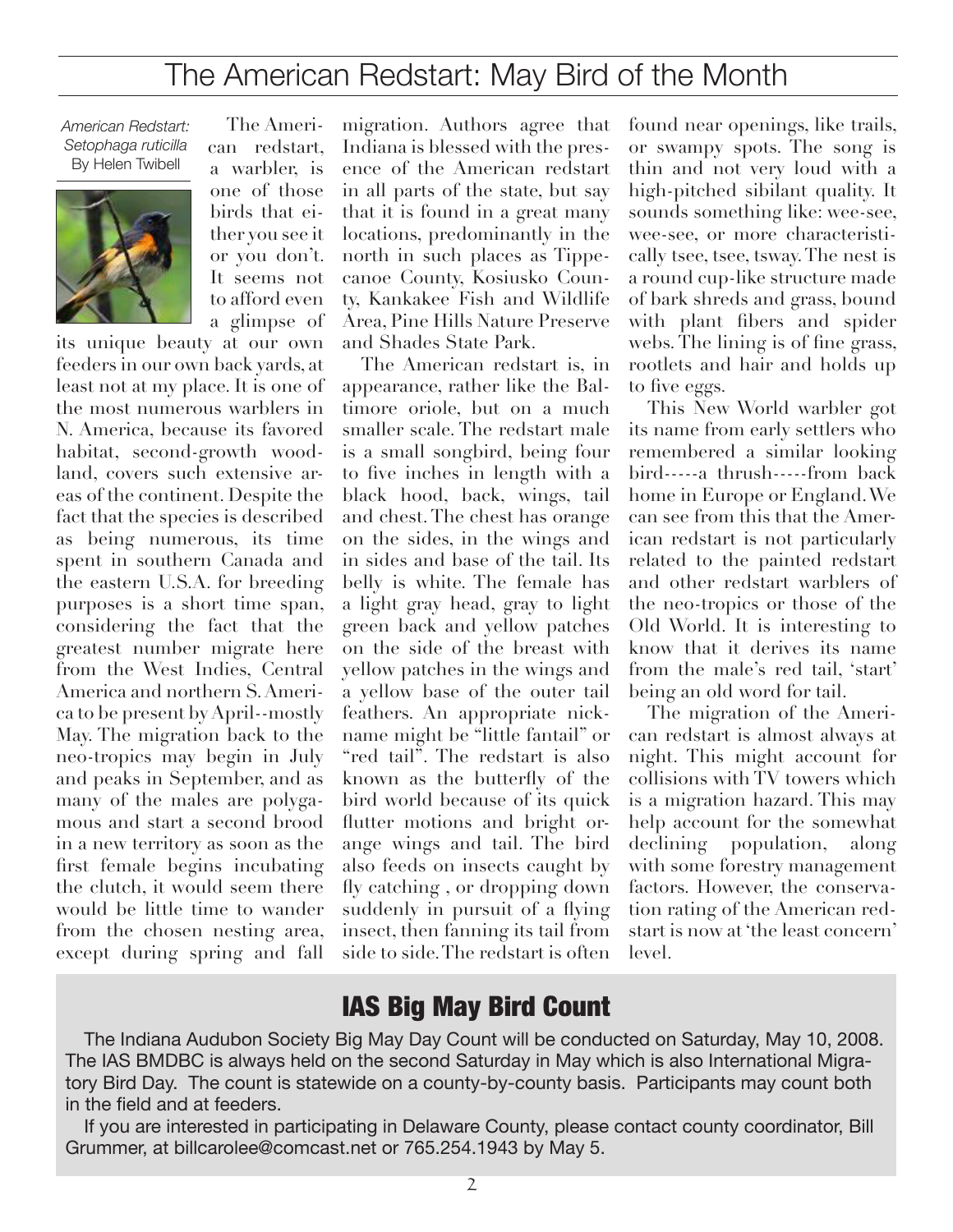## **Purple Martin Fans Flock to April Meeting**

Our April program on purple martins, with speaker Tom Jonker, may have set a new record for our chapter: We had 106 eager listeners on hand to learn about martin housing, martin adversaries, and much more!

#### **May 31 field trip to purple martin colony**

On May 31, we will accept Tom's invitation to visit his Coatsville Indiana home and see his purple martin colony. We can do nest checks and get some hints from Tom about managing for purple martins. The Jonker's lakeside property is home to swallows, bluebirds, osprey, eagles and other wildlife. If you need a ride or are able to give rides, meet at Minnetrista at 8:30am. Specific directions to the Jonker residence may be found on our website sometime before May 31. Please take lawnchairs and provide your own food and beverages for this long trip. If you missed the program but are interested in becoming a purple martin landlord or want to learn more about expanding an existing colony, we'd like to hear from you. RCAS member Frank Garinger, of Hartford City, is an experienced martin landlord who's willing to share his expertise with new landlords and swap secrets with long-time landlords.

If you're interested, contact Frank at 765-348-4246. Frank also welcomes RCAS members to drive by his home and view his colony, at 2776E State Road 26 in Hartford City.

Don't forget to mark your calendars for our field trip to Tom Jonker's place, as well, to see his martin colony, on May 31. (Details available elsewhere in the Chat.**)**

Understanding Global Warming: **How do we know it's real?** *Part 4 of a 6-part series on the facts about Global Warming*

How do we know global warming is really happening?

Over the last several decades, scientists have carefully studied patterns of climate change around the world. In its most recent assessment, the IPCC reviewed hundreds of these studies on such topics as past climate changes, observations of retreating ice, warming and rising seas, and other changes, as well as a wide array of supercomputer simulations to model how the planet has and will be affected by increasing amounts of greenhouse gases. Together these studies offer a stark portrait of a rapidly changing world:

-Temperatures have risen about 1.3 degrees F since the late 19th century. Greenhouse gas levels in the atmosphere have increased by 18% (nitrous oxide), 35% (carbon dioxide), and 148% (methane).

-Mountain glaciers and snow cover are declining in most parts of the world.

-The Greenland and Antarctic ice sheets are melting and breaking up.

-The area covered by Arctic sea ice in winter has shrunk about 2.7% each decade since 1978, with even greater summertime reductions.

-Global sea levels rose between 5 and 9 inches during the 20th century.

-The North Atlantic has shown increased hurricane intensity since 1970.

-Precipitation amounts have increased in northern Europe, the eastern Americas, and parts of Asia. Elsewhere, droughts have become longer and more severe. *Information from: http://www.audubon.org/global-Warming/GetTheFacts.php#reall*